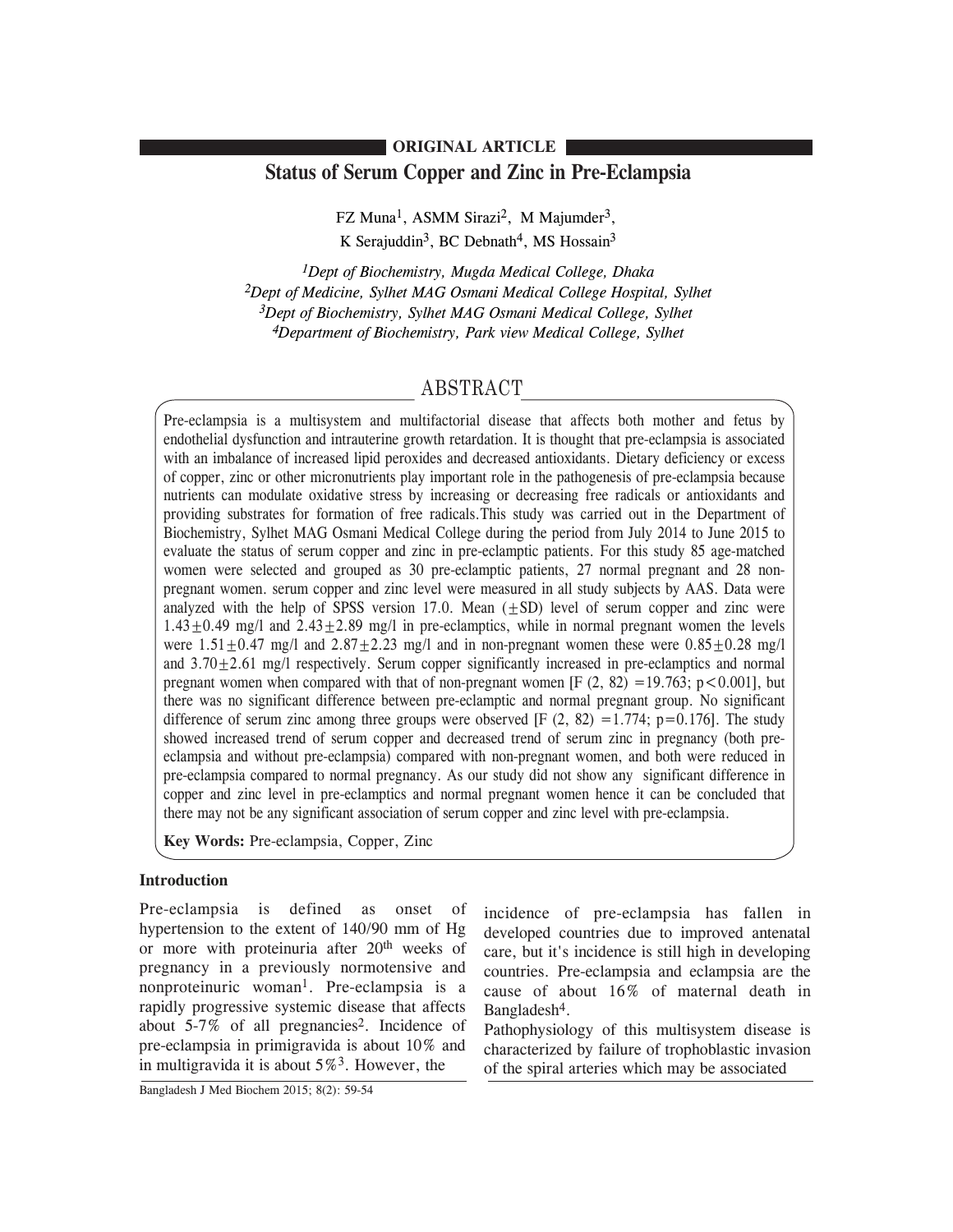### Stutus of Serum Copper and Zinc in Pre-Eclampsia  $\Box$  50

with an increased vascular resistance of uterine artery and decreased perfusion of placenta2. Uncontrolled lipid peroxidation produces reactive oxygen species in the form of free radicals in pre-eclampsia. Placental oxidative stress showed a key feature in the pathogenesis of pre-eclampsia5. It is assumed that dietary deficiency or excess of copper, zinc or other micronutrients play important role in the pathogenesis of pre-eclampsia because nutrients can modulate oxidative stress by increasing or decreasing free radicals as well as antioxidants and providing substrates for formation of free radicals6. Pregnant women from developing countries usually consume diets that are low in minerals and vitamins<sup>7</sup>.

Copper is an important constituent of copper dependent enzymes such as lysyl oxidase, cytochrome oxidase, tyrosinase, dopamine hydroxylase, catalase, monoamine oxidase, ALA synthase, ascorbic acid oxidase, phenol oxidase, uricase, superoxide dismutase and thus acts as part of antioxidant defense system<sup>8,9</sup>. During pregnancy lack of these biologically important trace elements impair the antioxidant mechanism leading to increase in oxidative stress $10$ .

Zinc is required for DNA replication, transcription and cellular proliferation as it is the metallic component of various enzymes like DNA polymerase, RNA polymerase and thymidine kinase<sup>11</sup>. It is a structural component of several proteins such as growth factors, cytokines, receptors and transcription factors which play an important role in the cellular signaling pathways<sup>3</sup>.

Zinc is also an essential component of several enzymes like carbonic anhydrase, alkaline phosphatase, superoxide dismutase. It may be regarded as an antioxidant since the enzyme superoxide dismutase protects the body against free radical damage. The storage and secretion of insulin from the  $\beta$  cell of pancreas require zinc. It promotes the synthesis of retinol binding protein and maintains normal levels of vitamin A in serum. It is required for wound healing, cell growth and division. Gustin, a zinc containing

protein of saliva, is important for taste sensation. It is required for proper reproduction9.

Some researchers identified that depleted level of copper and zinc acts as a contributing factor to the pathophysiological events of preeclampsia. While others found no such association between pre-eclampsia and trace elements. Inspite of potential possibility of reduced trace elements in pregnancy and variable results of different studies, this study was carried out to evaluate the status of copper and zinc in pre-eclamptic patients, and to search whether reduced copper and zinc are associated with pre-eclampsia or not.

## **Materials and Methods**

This cross-sectional observational study was carried out in the Department of Biochemistry in collaboration with Department of Obstetrics and Gynecology, Sylhet MAG Osmani Medical College Hospital and Department of Soil, Water and Environment, University of Dhaka during the period from July 2014 to June 2015. For this purpose, 30 primi patients with pre-eclampsia (Group-A), 27 primi with normal pregnancy (Group-B) and 28 non pregnant women (Group-C) were selected. Inclusion criteria were subjects with pre-eclampsia, pregnant women without pre-eclampsia and non-pregnant women. Exclusion criteria were essential hypertension, cardiovascular disease, liver disease, gastro-intestinal disease, renal disease, diabetes mellitus, blood disease, severe anemia.

Informed written consent was taken from each study subject and ethical approval for the study was obtained from the Ethical Committee of Sylhet MAG Osmani Medical College.

Maternal weight, height and blood pressure were recorded. Body mass index (BMI) was calculated. Serum copper and zinc were measured by AAS method.

Data were analyzed with the help of SPSS version 17.0. Anova, Post Hoc (Tukey) and Unpaired "t" test were done to see the level of significance.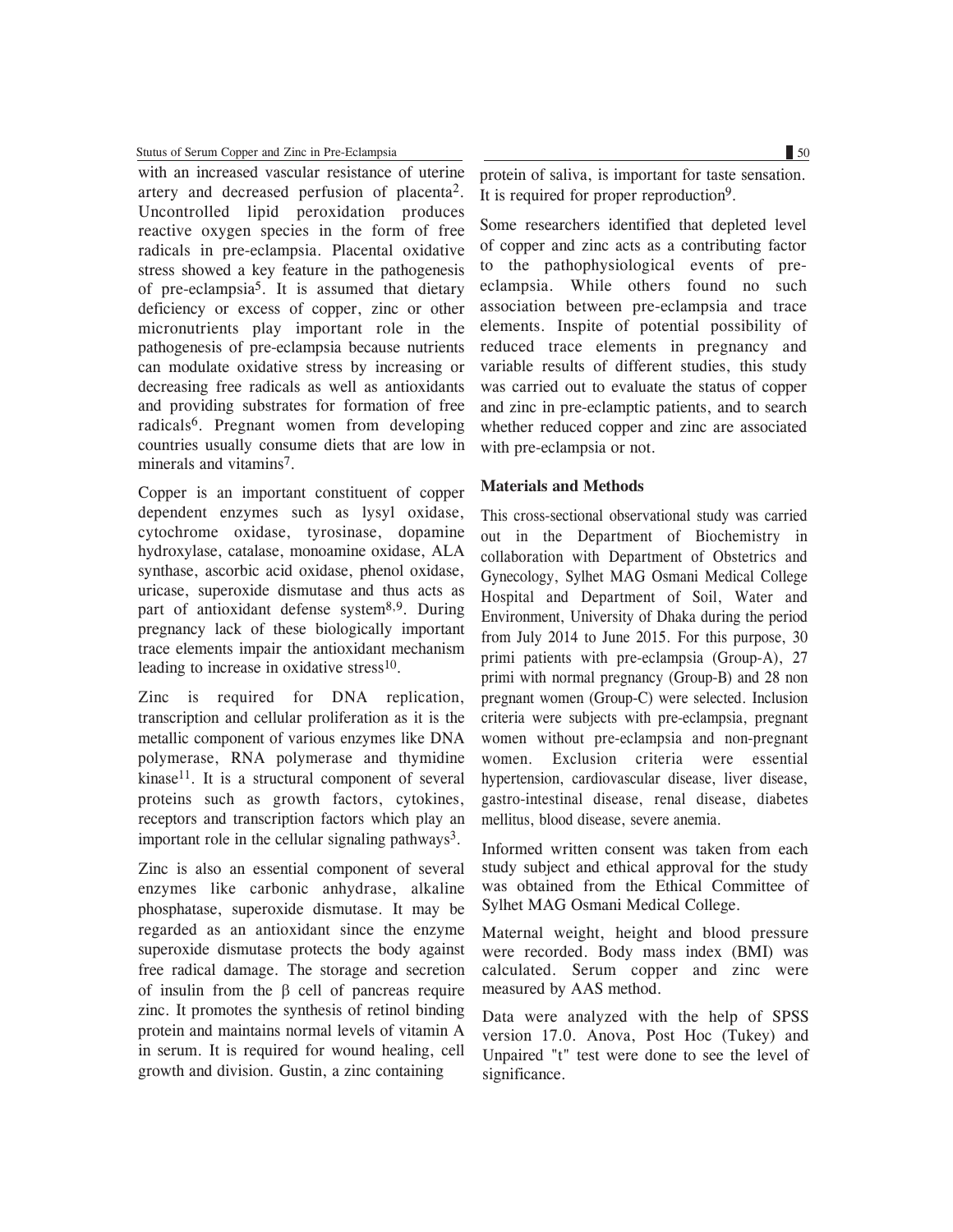## **Results**

and the difference was non-significant  $(t=1.364;$  Data were analyzed by using ANOVA and Post Mean  $(+SD)$  age of pre-eclamptic, normal pregnant women and non-pregnant women were  $22.73 \pm 2.16$ years,  $22.81 \pm 2.17$  years and  $23.89 \pm 3.14$  years respectively which showed no significant difference  $[F (2, 82) = 1.851; p = 0.164]$ . Gestational age of preeclamptic patients was  $33.10 \pm 1.15$  weeks while that of normal pregnant women was  $32.63+1.44$  weeks  $p=0.178$ ) as shown in table-I.

There was significant difference of systolic blood pressure, diastolic blood pressure and mean pressure among pre-eclamptic, normal pregnant and non-pregnant women  $(p < 0.001)$  (Table-II).

level was not significant among three groups [F Data were analyzed by using ANOVA and Post Serum copper level significantly differed among three groups  $[F (2,82)=19.763; p<0.001]$ . The serum copper level was significantly increased in subjects with pre-eclampsia  $(p<0.001)$  and normal pregnant women  $(p<0.001)$  compared to that of non-pregnant women. But there was no significant difference of serum copper level between pre-eclamptics and normal pregnant women  $(p=0.747)$ . Difference of serum zinc  $(2, 82) = 1.774$ ;  $p=0.176$ ] as shown in table-III.

**Table-I:** Demographic features of study subjects

| Demographic features      | Pre-eclampsia<br>$(n=30)$ | <b>Normal</b><br>pregnancy<br>$(n=27)$ | Non pregnant<br>$(n=28)$ |
|---------------------------|---------------------------|----------------------------------------|--------------------------|
| Age (yrs)                 | $22.73 + 2.16$            | $22.81 + 2.17$                         | $23.89 + 3.14$           |
| Gestational age (wks)     | $33.10 + 1.15$            | $32.63 + 1.44$                         | na                       |
| Body mass index $(kg/m2)$ | $24.53 + 1.70$            | $23.96 + 1.66$                         | $23.83 + 2.61$           |

Data were analyzed by using ANOVA and unpaired 't' test. Age and body mass index were not different among the three groups  $(p=0.164$  for age and p=0.385 for BMI), and gestational age was similar between pre-eclamptic and normal pregnant women  $(p=0.178)$ . na, not applicable.

**Table-II:** Blood pressure parameters of study subjects

| Blood pressure parame ters<br>(mm of Hg) | Pre - eclampsia<br>$(n = 30)$ | <b>Normal</b><br>pregnancy<br>$(n = 27)$ | Non pregnant<br>$(n = 28)$ |
|------------------------------------------|-------------------------------|------------------------------------------|----------------------------|
| Systolic blood pressure                  | $160.00 + 20.34$              | $109.63 + 10.55$                         | $110.36 + 11.05$           |
| Diastolic blood pressure                 | $104.33 + 8.58$               | $68.52 + 7.18$                           | $67.86 + 7.38$             |
| Mean pressure                            | $122.89 + 11.03$              | $81.60 + 7.81$                           | $82.02 + 7.93$             |

Hoc (Tukey) test. Systolic, diastolic and mean blood pressures were significantly different among the three groups  $(p < 0.001, p < 0.001)$ and  $p < 0.001$ , respectively).

**Table-III:** Serum copper and zinc levels of the study subjects

| <b>Biochemical parameters</b><br>(mg/L) | <b>Preeclampsia</b><br>$(n = 30)$ | <b>Normal</b><br>pregnancy<br>$(n = 27)$ | Non pregnant<br>$(n = 28)$ |
|-----------------------------------------|-----------------------------------|------------------------------------------|----------------------------|
| Serum copper level                      | $1.43 + 0.49$                     | $1.51 + 0.47$                            | $0.85 + 0.28$ <sup>*</sup> |
| Serum zinc level                        | $2.43 + 2.89$                     | $2.87 + 2.23$                            | $3.70 + 2.61$              |

Hoc (Tukey) test. Serum copper levels were significantly different among the three groups  $(p<0.001)$ , but serum zinc levels were not significantly different ( $p=0.176$ ). \*p < 0.001 pre-eclampsia versus normal pregnancy.

# **Discussion**

Pre-eclampsia is a multisystem and multifactorial disease that affects both mother and fetus by endothelial dysfunction and intrauterine growth retardation. It is thought that pre-eclampsia is associated with an imbalance of increased lipid peroxides and decreased antioxidants, which ultimately increases the production of ROS. Dietary deficiency or excess of copper, zinc or other micronutrients play important role in pathogenesis of pre-eclampsia. Copper can produce the highly reactive hydroxyl radicals which can begin lipid peroxidation process and cause endothelial cell damage. Zinc counter acts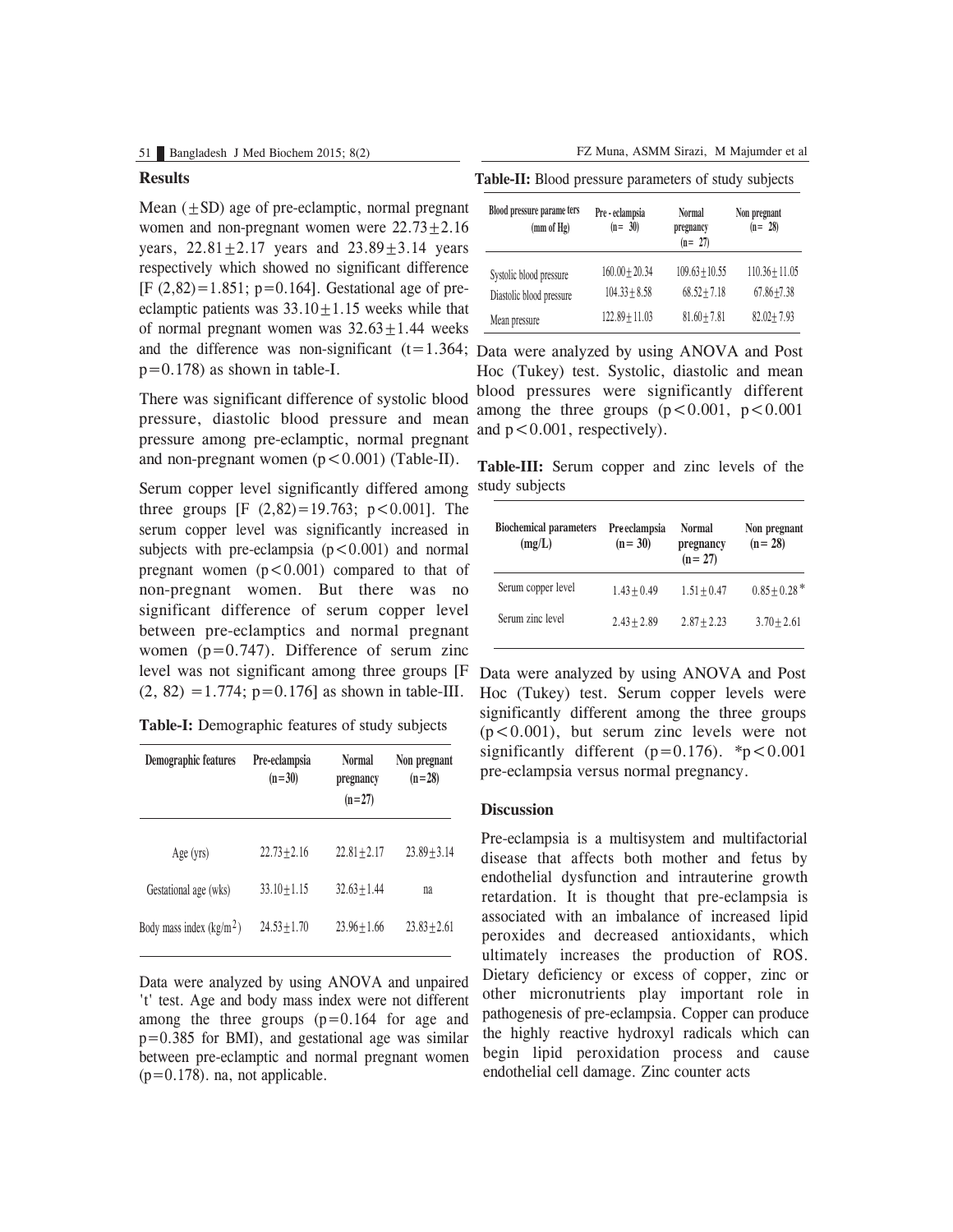### Stutus of Serum Copper and Zinc in Pre-Eclampsia 52

oxidation through binding sulphydryl group in proteins and by occupying binding site for iron and copper in lipids, proteins and DNA. Zinc deficiency causes increased lipid peroxidation which also cause endothelial injury and dysfunction.

Due to increased number of pre-eclamptic cases in Bangladeshi women and to evaluate the association of trace elements in pathogenesis of pre-eclampsia, the present study was undertaken to evaluate the pattern of changes of serum copper and zinc in pre-eclamptic patients.

There was no significant difference of age among three groups. This result was similar with other studies $3,12,13$ . Our study showed no significant difference between gestational age of preeclamptic and normal pregnant groups which is similar with the study of other researchers $3,14,15$ . In this present study BMI of subjects did not differ significantly among the three groups, which is consistent with some studies<sup>7,15,16</sup>.

In our study systolic blood pressure, diastolic blood pressure and mean pressure significantly differed among three groups. The systolic blood pressure, diastolic blood pressure and mean pressure were significantly raised in subjects with pre-eclampsia compared to normal pregnant and non-pregnant women. But no significant difference was observed between normal pregnant and non-pregnant women which is supported by several studies<sup>2,4,7,12,14</sup>.

This study showed increased level of serum copper in pregnancy compared to non- pregnant women which is in agreement with a Turkish study conducted in their population<sup>19</sup>. The physiological importance of these changes remains obscure. But it is presumed that mobilization of copper from maternal tissues (liver) associated with increased estrogen may be responsible for raised copper in pregnancy along with additional damage to organ due to vasoconstriction in toxaemias. Continued rise in estrogen and progesterone during pregnancy may be associated with a rise in ceruloplasmin, to which copper is tightly bound.

Another study showed decreased level of serum copper in normal pregnancy compared to nonpregnant women $10$ . The possible reasons of reduced copper may be poor copper diet and decreased absorption of copper in pregnancy. Intestinal irritation during pregnancy causes increased production of gastric acids which lowers the absorption of copper.

In our study, there was no significant difference of serum copper level between pre-eclamptic and normal pregnant women which is partially in agreement with an Indian study<sup>17</sup>. We found decreased level of copper in pre-eclampsia compared to normal pregnancy and but on Indian study found increased level of copper in pre-eclampsia compared to normal pregnancy. A study on Iranian population showed a significantly increased level of serum copper in pre-eclampsia compared to that of normal pregnant women which is in disagreement with our study<sup>14</sup>.

Lower level of serum copper was found in other studies in pre-eclampsia compared to normal pregnant group and the difference was statistically significant which was conducted in Indian, Arabian, Nigerian population<sup>2,3,7</sup>. Some authors also found lower level of serum copper in pre-eclampsia compared to normotensive pregnant women, but the difference was not statistically significant which was conducted in Sudanese population<sup>13</sup>.

In our study serum zinc was reduced in pregnancy (both pre-eclampsia and normal pregnancy) compared to non-pregnant women. There was also a trend of lower serum zinc level in pre-eclampsia compared to normal pregnancy and the difference was not statistically significant which is similar with some studies conducted in Sudanese, Iranian, and Nigerian populations $13,14,18$ . Some studies were partially consistent with the present study findings. They showed that the serum zinc level in pre-eclampsia was lower than that in normal pregnant group and the difference was statistically significant in Indian, Arabian and Nigerian populations $2,3,7$ .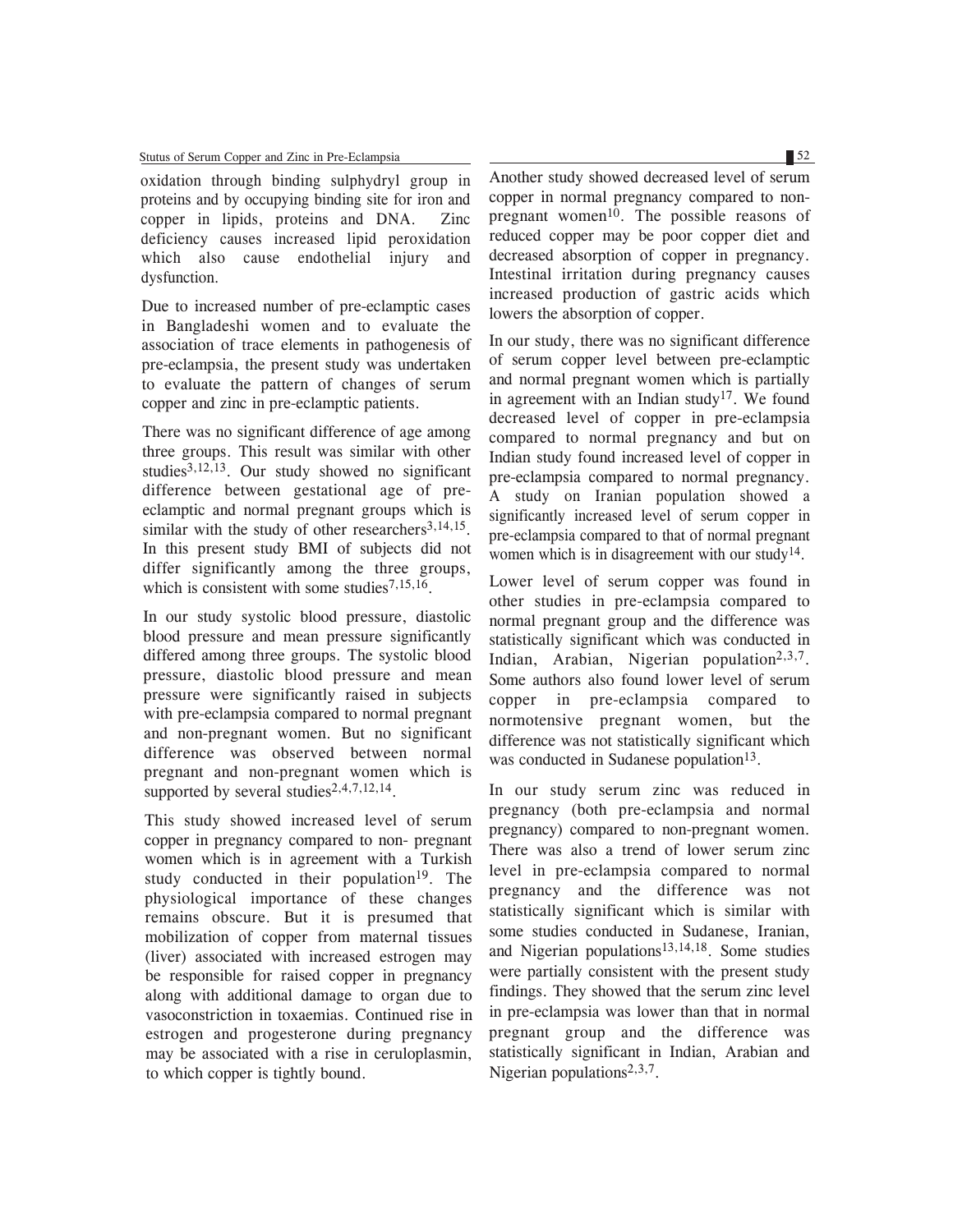Zinc deficiency in pre-eclampsia may result from hemodilution due to fluid retention in preeclampsia, endogenous steroid production, fetal uptake of zinc from maternal circulation. Reduced zinc level may also be due to decreased level of zinc binding protein. It is reported that zinc deficiency in pregnancy causes congenital malformation of fetus. Iron, at supplemental dosage (up to 65 mg/day) may decrease zinc absorption, so that pregnant women taking iron may require zinc supplementation.

Some researchers found significantly lower level of serum copper and zinc in pre-eclampsia among Indian, Arabian, and Nigerian populations<sup>2,3,7</sup>, while others did not find any association between serum copper and zinc with the occurrence of pre-eclampsia in Sudanese and Iranian populations<sup>13,16</sup>. Though association of decreased serum copper and zinc with preeclampsia was not established yet we cannot negate it, as we found increased trend of serum copper and decreased trend of serum zinc in pregnancy (both pre-eclampsia and without preeclampsia) compared with non-pregnant women, and both were reduced in pre-eclampsia compared to normal pregnancy.

If we detect reduced level of serum copper and zinc in pre-eclampsia, we can take necessary action by supplementing copper and zinc throughout the pregnancy and prevent further complications of pre-eclampsia. Our sample size was small due to limitation of time and fund. We did not assess baseline copper and zinc status prior to study which could give us more significant change of trace elements in pregnancy.

In conclusion, there seems to be no significant association of serum copper and zinc level with pre-eclampsia yet reducing trend of both copper and zinc in pre-eclampsia needs further study categorizing severity of pre-eclampsia and including eclampsia with larger sample size after assessing baseline copper and zinc status prior to study. This may give more information about the changes of trace elements in pregnancy.

#### **References**

- 1. Dutta DC. Textbook of Obstetrics, 7 th Edn, Jaypee Brothers Medical Publisers, New Delhi 2014; 219- 30.
- 2. Kanagal DV, Rajesh A, Rao K, Devi UH, Shetty H, Kumari S, Shetty PK. Levels of Serum Calcium And Magnesium In Pre-Eclamptic And Normal Pregnancy: A Study From Costal India. **J Clin Diag Res** 2014; **8(7):** 01-04.
- 3. Al-Jameil N, Tabassum H, Al-Mayouf H, Aljohar HI, Alenzi ND, Hijazy SM, Khan FA. Analysis of Serum Trace Elements-Copper, Manganese and Zinc In Pre-eclamptic Pregnant Women By Inductively Coupled Plasma Optical Emission Spectrophotometry: A Prospective Case Controlled Study In Riyadh, Saudi Arabia. **Int J Clin Exp Pathol** 2014; **7(5):** 1900-10.
- 4. Sarwar MS, Ahmed S, Ullah MS, Kabir H, Rahman GKMM, Hasnat A, Islam MS. Comparative Study of Serum Zinc, Copper, Manganese and Iron In Pre-eclamptic Pregnant Women. **Biol Trace Elem Res** 2013; **154:** 14-20.
- 5. El-Moselhy EA, Amin HH, El-Aal HMA. Maternal Serum Calcium and Trace Elements Copper and Zinc Among Pre-eclamptic Women In Cairo, Egypt. **Egyptian J Hosp Med** 2010; **41:** 520-31.
- 6. Vasiljevic N, Vasiljevic M, Plecas D. The Role of Nutritional Factor In Pre-eclampsia And Eclampsia. **Shyte Arch Celok Lek** 1996; **124(5- 6):** 156-59.
- 7. Akinloye O, Oyewale OJ, Oguntibeju OO. Evaluation of Trace Elements In Pregnant Women With Pre-eclampsia. **Afr J Biotech** 2010; **9(32):** 5196-202.
- 8. Ferrier DR. 'Lippincott's Illustrated Reviews: Biochemistry,  $6<sup>th</sup>$  Edn. Lippincott William and Wilkins Philadelphia, New York 2014; 48.
- 9. Satyanarayana U, Chakrapani U. Biochemistry, 4<sup>th</sup> Edn. Elsevier, New Delhi 2014; 416-20.
- 10. Rajeswari M, Naimisha M, Suneel B. Copper, Zinc, Vitamin C And Oxidative Stress Can Causes Iron Deficiency Anaemia in Pregnant Women. **Int J Appl Biol Pharma Tech** 2013; **4(1):** 267-71.